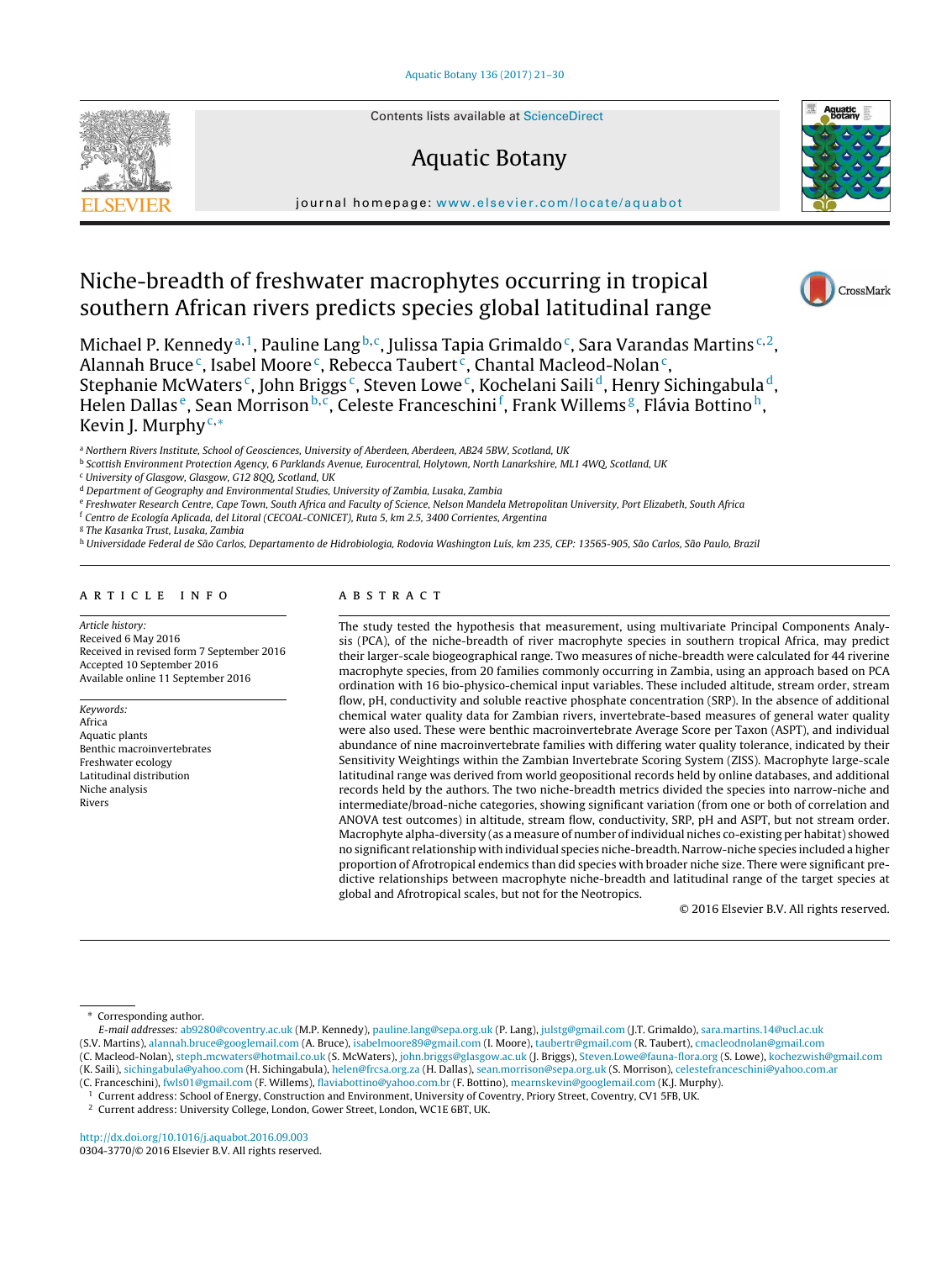# 1. Introduction

Species niche is conceived as a multidimensional space encompassing the total range of biotic and abiotic variables (both natural and anthropogenic-related), plus species-interactions, together affecting the survival of, and unique to, individual species. The concept was first described by [Hutchinson \(1957\), w](#page-8-0)ho brought together earlier attempts at formulating the idea by [Grinnell \(1917\)](#page-8-0) and [Elton \(1927, 1933\).](#page-8-0) The concept of species niche continues to evolve (e.g., [Collwell and Rangel, 2009\),](#page-8-0) but the approach has recently been successfully applied as a basis for prediction of species geographical range ([Soberón, 2007; Soberón and](#page-9-0) [Nakamura, 2009; Slatyer et al., 2013\).](#page-9-0)

The niche-breadth of a species is a shorthand measure of the size of the real multidimensional hypervolume forming the total niche occupied by the species. It can be quantified in terms of the suite of essential resources required by the species, such as nutrients and light in the case of plants. Other variables which can help quantify species niche are environmental factors, such as temperature regime; and biotic factors, notably competition and predation from other species (though these are more important as predictors of realised, or "actual", niche rather than fundamental, or "theoretical" niche), which collectively impinge upon the survival, growth and reproductive success of the species ([Feinsinger et al., 1981;](#page-8-0) Rørslett, 1987a, b). Axes of the niche space of a species may be measured: (1) directly, in terms of required resources and influential abiotic factors, both natural and anthropogenic; or (2) indirectly, by measuring values for surrogate factors associated with the species' occurrence (in the case of aquatic plants, for example, the occurrence and abundance of associated invertebrate bioindicator organisms indicating various water quality conditions).

For freshwater macrophytes (defined as "aquatic photosynthetic organisms, large enough to see with the naked eye, that actively grow permanently or periodically submerged below, floating on, or growing up through the water surface" of freshwater systems: [Chambers et al., 2008\),](#page-8-0) data for variables such as those mentioned above can collectively provide an indication of the range of prevailing bio-physico-chemical conditions, and hence niche size, in habitats successfully occupied by the plant species. Species which occupy lengthy ranges along niche-axes associated with such measures, and with correspondingly wide niche-breadth, are usually considered to be generalist strategists [\(Grime 1979;](#page-8-0) [Murphy et al., 1990\),](#page-8-0) with broad geographical range ([Slatyer et al.,](#page-9-0) [2013; Cirtwill et al., 2015\).](#page-9-0) The converse is likely to hold for species which exhibit only short niche-axis lengths, with specialised survival strategies, and only limited geographical range.

A wide spectrum of approaches has been used to measure nichebreadth. Some can be applied to all organisms, whilst others (e.g., food-web based studies) are appropriate for animals, but much less so, or not at all, for plants. Some studies have used individual niche-axis traits to quantify species niche-breadth (e.g., [Luna and](#page-8-0) [Moreno, 2010; Boulangeat et al., 2012\).](#page-8-0) Other approaches aim to determine species niche-breadth in terms of the proportion of populations found in, or using, the individual states of given resources (e.g., [Carrillo-Angeles et al. \(2016\), w](#page-8-0)ho utilised a resource-state niche-breadth index developed by [Hurlbert \(1978\),](#page-8-0) in a study of the cactus genus Astrophytum). At the other end of the spectrum is the approach of [Cirtwill et al. \(2015\)](#page-8-0) who used a biotic measure of niche-breadth based on average generality, vulnerability and links per species across a set of 196 empirical food webs, in their study of relationships between latitude and biotic niche-breadth in different ecosystems. In a recent meta-data analysis, [Slatyer et al. \(2013\)](#page-9-0) identified a number of niche-breadth measures for plant and animal species, 15 of which they categorised as "habitat" measures (e.g., number of different habitat-types occupied); six as "diet" measures (e.g., number of different food-types used); and five as

"tolerance measures" (e.g., elevational range). These authors also suggested that some of these measures are good predictors of geographical range-size. They concluded that there is general evidence of a "positive relationship between niche-breadth and range-size that is maintained across niche-breadth measurements, taxonomic groups and spatial scales".

Recently, studies using multivariate and modelling procedures to provide a summary of overall ecological niche-breadth across the n-dimensional space representing an organism's niche have been undertaken, in both terrestrial and aquatic systems ([McNyset,](#page-8-0) [2005; Domínguez-Domínguez et al., 2006; Novak et al., 2010a,b;](#page-8-0) Janžekovič [and Novak, 2012](#page-8-0)). The multivariate ordination procedure Principal Components Analysis (PCA) has been widely applied for analysis of aquatic environmental data (e.g., [Blanck et al., 2007;](#page-8-0) [Catalan et al., 2009\),](#page-8-0) particularly as a means of identifying patterns in sets of sampling sites in relation to environmental gradients (Lepš and Šmilauer, 2003). The variables used to construct PCA ordinations for plant community ecology purposes are usually those which help define the multidimensional niche of a species (particularly in the Eltonian sense: [Soberón, 2007\).](#page-9-0) Hence, it follows that PCA can provide a powerful tool (Novak et al., 2010a,b; Janžekovič [and Novak, 2012\)](#page-8-0) for the determination of species niche-breadth, especially for plants, which make direct use of Eltonian resources: an obvious example being uptake of nutrients from hydrosoils and/or water by macrophytes.

In this study we aimed to: (i) derive niche-breadth for a set of common Zambian river macrophyte species; (ii) characterise groups of species of differing niche-breadth in terms of biological and environmental parameters measured at sites supporting the target species; (iii) determine the total latitudinal range of the target species at three global/regional scales; and (iv) use the outcomes of the exercise to examine the hypothesis that niche-breadth of river macrophyte species, occurring within a closely-defined geographical area in tropical Africa, may predict the larger-scale biogeographical range of these species.

# 2. Materials and methods

# 2.1. Field sampling and laboratory analyses

The starting point was a dataset produced by the first-ever national-scale survey of Zambian river plant occurrence, during 2006–2013, comprising 271 samples from sites throughout Zambia in rivers and associated high-connectivity riverine floodplain waterbodies (permanent riverine lagoons; backwaters/oxbows; and seasonal standing waterbodies such as dambos). As well as macrophytes, this survey recorded benthic macroinvertebrates and water physico-chemistry at each site. Survey methods, site locations and results are reported in detail by [Kennedy et al. \(2015\): a](#page-8-0)nd supplementary online files associated with that paper; [Kennedy](#page-8-0) [et al. \(2016\);](#page-8-0) [Lowe et al. \(2013b\);](#page-8-0) and [Tapia Grimaldo et al.](#page-9-0) [\(2016\),](#page-9-0) with relevant methods summarised briefly below. From the dataset, 176 samples (mostly from rivers: 90% of samples; but with a small number of samples from associated static-water sites in riverine floodplains, comprising lagoons: 7%; dambos: 2%; and backwaters/oxbows: 1%) were selected for use in the niche-breadth analysis exercise. These samples comprised those, within the full dataset, which supported at least one of 44 common macrophyte species from 20 families (listed in [Table 1,](#page-2-0) which also provides authorities for species names mentioned in text), each occurring in at least 7 samples within the dataset (considered to be the minimum sample size per species needed statistically to provide meaningful results). The species (or, in a few cases, infraspecies, e.g. Nymphaea nouchali var. caerulea) included nine submerged, six floating, and 29 emergent plant species, following the macrophyte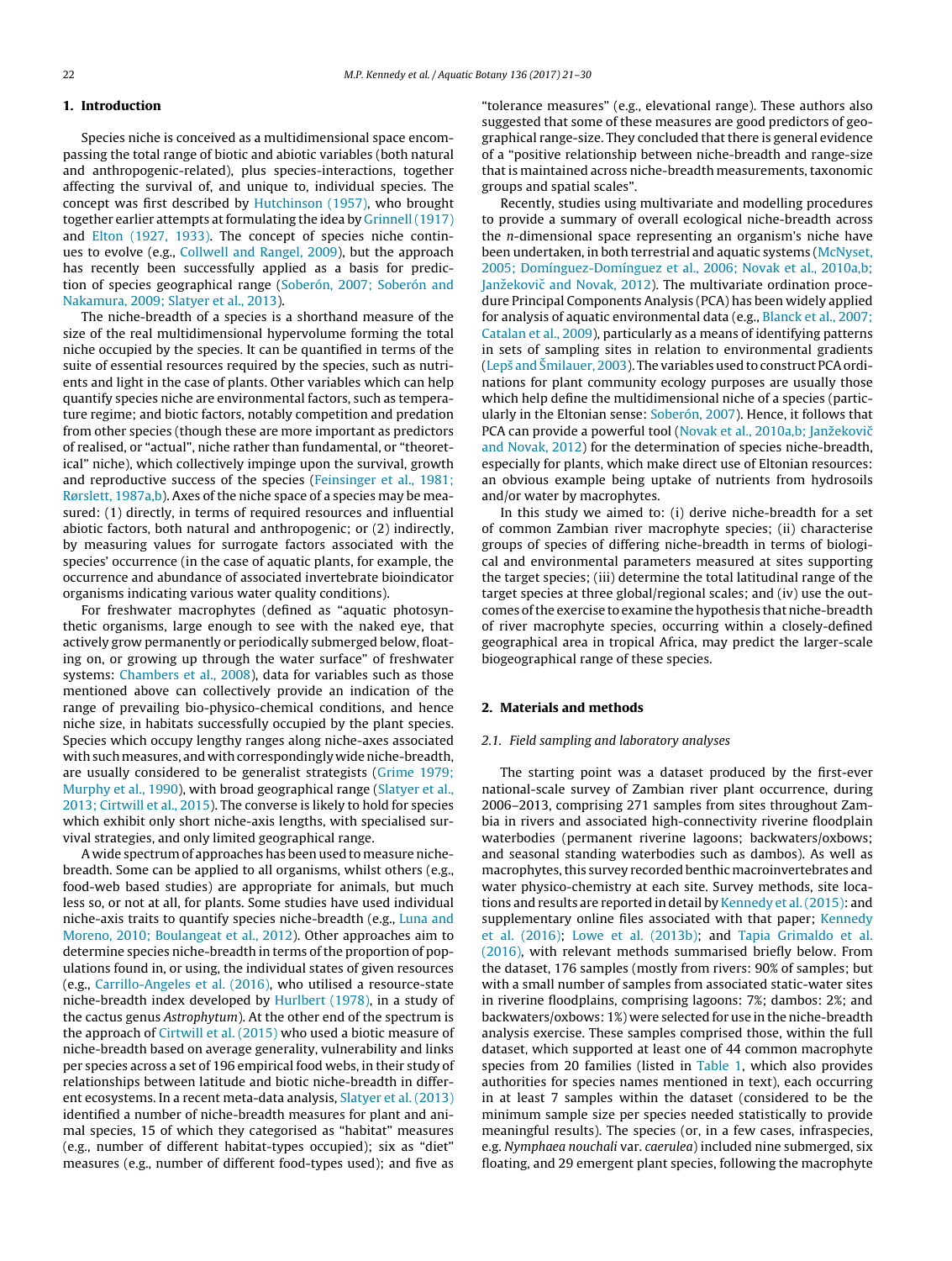## <span id="page-2-0"></span>Table 1

Species in each of three niche-breadth categories, as measured by the NB/100 metric. Family given in brackets.

| Niche-breadth category (NB/100)                                                                                         |                                                                                                                                                                                                                                                                                                                                                                                                                                                                                                |                                                                                              |
|-------------------------------------------------------------------------------------------------------------------------|------------------------------------------------------------------------------------------------------------------------------------------------------------------------------------------------------------------------------------------------------------------------------------------------------------------------------------------------------------------------------------------------------------------------------------------------------------------------------------------------|----------------------------------------------------------------------------------------------|
| Narrow (<6.000)                                                                                                         | Intermediate (6.000-12.000)                                                                                                                                                                                                                                                                                                                                                                                                                                                                    | Broad (>12,000)                                                                              |
| Aeschynomene fluitans Peter<br>(Fabaceae)                                                                               | Azolla filiculoides Lam. (Azollaceae)                                                                                                                                                                                                                                                                                                                                                                                                                                                          | Alternanthera sessilis (L.) R. Br. ex DC.<br>(Amaranthaceae)                                 |
| a Aponogeton desertorum Zeyh. ex Spreng<br>(Aponogetonaceae)                                                            | Ceratophyllum demersum L. (Ceratophyllaceae)                                                                                                                                                                                                                                                                                                                                                                                                                                                   | Commelina diffusa Burm.f. (Commelinaceae)                                                    |
| Fuirena umbellata Rottb. (Cyperaceae)                                                                                   | Cyperus alopecuroides Rottb. (Cyperaceae)                                                                                                                                                                                                                                                                                                                                                                                                                                                      | Eleocharis dulcis (Burm.f.) Trin. ex Hensch<br>(Cyperaceae)                                  |
| <sup>a</sup> Hydrostachys polymorpha Klotzsch<br>(Hydrostachyaceae)                                                     | Cyperus difformis L. (Cyperaceae)                                                                                                                                                                                                                                                                                                                                                                                                                                                              | <sup>a</sup> Floscopa glomerata (Willd, ex Schult, and Schult, f.)<br>Hassk. (Commelinaceae) |
| <sup>a</sup> Ledermanniella tenax (C.H. Wright) C. Cusset<br>(Podostomaceae)                                            | Cyperus digitatus Roxb. (Cyperaceae)                                                                                                                                                                                                                                                                                                                                                                                                                                                           | Ludwigia adscendens (L.) H. Hara (Onagraceae)                                                |
| <sup>a</sup> Ottelia ulvifolia (Planch.) Walp. (Hydrocharitaceae)                                                       | Cyperus involucratus Rottb. (Cyperaceae) (=Cyperus<br><i>imbricatus Retz.)</i>                                                                                                                                                                                                                                                                                                                                                                                                                 | <sup>a</sup> Nymphaea nouchali var. caerulea (Savigny) Verdc.<br>(Nymphaeaceae)              |
| <sup>a</sup> Ottelia verdickii Gürke ex De Wild.<br>(Hydrocharitaceae)                                                  | Cyperus longus L. (=Cyperus rotundus L.) (Cyperaceae)                                                                                                                                                                                                                                                                                                                                                                                                                                          | Panicum repens L. (Poaceae)                                                                  |
| Pennisetum glaucoclaudum Stapf and C.E. Hubb. ex<br>Stent and J.M. Rattray (= Pennisetum macrourum<br>Trin.) (Poaceae)  | Eichhornia crassipes (Mart.) Solms (Pontederiaceae)                                                                                                                                                                                                                                                                                                                                                                                                                                            | a Panicum subalbidum Kunth (Poaceae)                                                         |
| Persicaria meisneriana (Cham. and Schltdl.) M. Gómez<br>(Polygonaceae)                                                  | <sup>a</sup> Lagarosiphon ilicifolius Oberm. (Hydrocharitaceae)                                                                                                                                                                                                                                                                                                                                                                                                                                | Persicaria attenuata (R. Br.) Soják (Polygonaceae)                                           |
| Thelypteris confluens (Thunb.) C.V. Morton<br>(Thelypteridaceae)                                                        | Leersia hexandra Sw. (Poaceae)                                                                                                                                                                                                                                                                                                                                                                                                                                                                 | <sup>a</sup> Phragmites mauritianus Kunth. (Poaceae)                                         |
| <sup>a</sup> Thelypteris interrupta (Willd.) K. Iwats. (= Cyclosorus<br>interruptus (Willd.) H. Itô) (Thelypteridaceae) | <sup>a</sup> Ludwigia senegalensis (DC.) Troch. (Onagraceae)                                                                                                                                                                                                                                                                                                                                                                                                                                   |                                                                                              |
| Tristicha trifaria (Bory ex Willd.) Spreng.<br>(Podostomaceae)                                                          | Najas horrida A.Braun ex Magnus (Najadaceae)                                                                                                                                                                                                                                                                                                                                                                                                                                                   |                                                                                              |
| Vallisneria spiralis L. (Hydrocharitaceae)                                                                              | Nymphaea lotus L. (Nymphaeaceae)<br><sup>a</sup> Nymphoides indica subsp. occidentalis (L.) Kuntze, A.<br>Raynal (Menyanthaceae)<br>Panicum parvifolium Lam. (Poaceae)<br>Persicaria decipiens (R.Br.) K.L. Wilson (Polygonaceae)<br><sup>a</sup> Persicaria senegalensis (Meisn.) Soják (Polygonaceae)<br>Potamogeton schweinfurthii A. Benn.<br>(Potamogetonaceae)<br>Pycreus mundii Nees (Cyperaceae)<br>Salvinia molesta D.S. Mitch. (Salviniaceae)<br>Typha domingensis Pers. (Typhaceae) |                                                                                              |

<sup>a</sup> Afrotropical endemic species.

life-form definitions of [Chambers et al. \(2008\).](#page-8-0) These numbers roughly reflect the overall proportions (22% submerged, 8% floating, 70% emergent species) of these macrophyte life-forms found to occur in the flora of Zambian river systems by [Kennedy et al.](#page-8-0) [\(2015\).](#page-8-0)

Macrophyte surveys (detailed in full by [Kennedy et al., 2015\)](#page-8-0) at each site followed the guidelines of the international standard EN 14184 [\(European Committee for Standardization, 2003\),](#page-8-0) including emergent vegetation due to its importance in Zambian rivers ([Dallas et al., 2010\).](#page-8-0) Samples were retained as herbarium-sheet specimens for subsequent confirmation of identification, primarily utilising [Cook \(1996, 2004\)](#page-8-0) and [Kennedy and Murphy \(2012\).](#page-8-0) Taxonomic literature (primarily Flora Zambesiaca: [Exell and Wild,](#page-8-0) [1960](#page-8-0) et seq.) was also used to assist identification, as were local sources of information for the region (e.g., [Jacobsen and Jacobsen,](#page-8-0) [1973; Chabwela and Siwale, 1986; Gerber et al., 2004\).](#page-8-0) Nomenclature followed Flora Zambesiaca ([Exell and Wild, 1960](#page-8-0) et seq.), cross-checked against The Plant List (Royal Botanic Gardens, Kew and Missouri Botanical Garden (2013): [www.theplantlist.org\)](http://www.theplantlist.org). For the final macrophytes dataset, species alpha-diversity (S: number of plant species present per sample) was recorded as the count of species occurring in each sample.

Environmental data collected at each sampling location during the field surveys, and used in this study, included geospatial coordinates and altitude, using a Garmin Etrex hand-held GPS. A subjective assessment of flow class (flow categories and approximate corresponding flow velocity intervals follow [Lang and Murphy, 2012\)](#page-8-0) was made using a four-point scale:  $0 =$ static: no visible flow  $(0 \text{ m s}^{-1})$ ; 1 = slow flow or "pool"

(approximately <  $0.2$  m s<sup>-1</sup>); 2 = moderate flow or "glide": approximately  $0.2 - 0.4 \text{ m s}^{-1}$ ;  $3 =$  fast flow: "riffle" or white-water showing (approximately >  $0.4$  m s<sup>-1</sup>). In addition pH and conductivity ( $\mu$ S cm<sup>-1</sup>) were measured in situ, using a multi-function Schott Handylab 264 meter. Stream order was taken from a GIS-generated regional stream network derived from an ArcGIS digital elevation model (for details see [Lowe et al., 2013a\).](#page-8-0) Water samples were collected, and stored in 10 mL glass sample vials for subsequent laboratory determination of soluble reactive phosphate (SRP) following standard methods ([MAFF, 1986; APHA, 1998\).](#page-8-0) Full details of phosphate analyses are provided in [Kennedy et al. \(2016\).](#page-8-0)

Benthic macroinvertebrates were mostly sampled using the ZISS (Zambian Invertebrate Scoring System) kick-net sampling protocol [\(Lowe et al., 2013b\)](#page-8-0) to collect macroinvertebrates from up to three biotopes, as present at individual sites: gravel, sand and mud (GSM); aquatic vegetation (V); and stones and rock (S). Data from all biotopes present per sample were pooled and identified to family level, as required by the ZISS protocol (for a few organisms (e.g. Turbellaria) the protocol requires identification only to supra-family level). Abundance was scored on a five-point scale:  $1 = 1$  individual present in the sample;  $2 = 2-10$ ;  $3 = 11-100$ ;  $4 = 101 - 1000$ ;  $5 = >1000$  animals present in the sample. At some sites where kick-net sampling was considered to be too hazardous (owing to deep or fast-flowing water, or an unacceptably high risk from dangerous animals, notably crocodile and hippopotamus) dredge-net sampling was undertaken, and data from these samples were recalibrated ([Moore and Murphy, 2015\)](#page-8-0) to permit comparative use with data from kick-sampled sites. Both kick- and dredge-nets had 1 mm mesh size.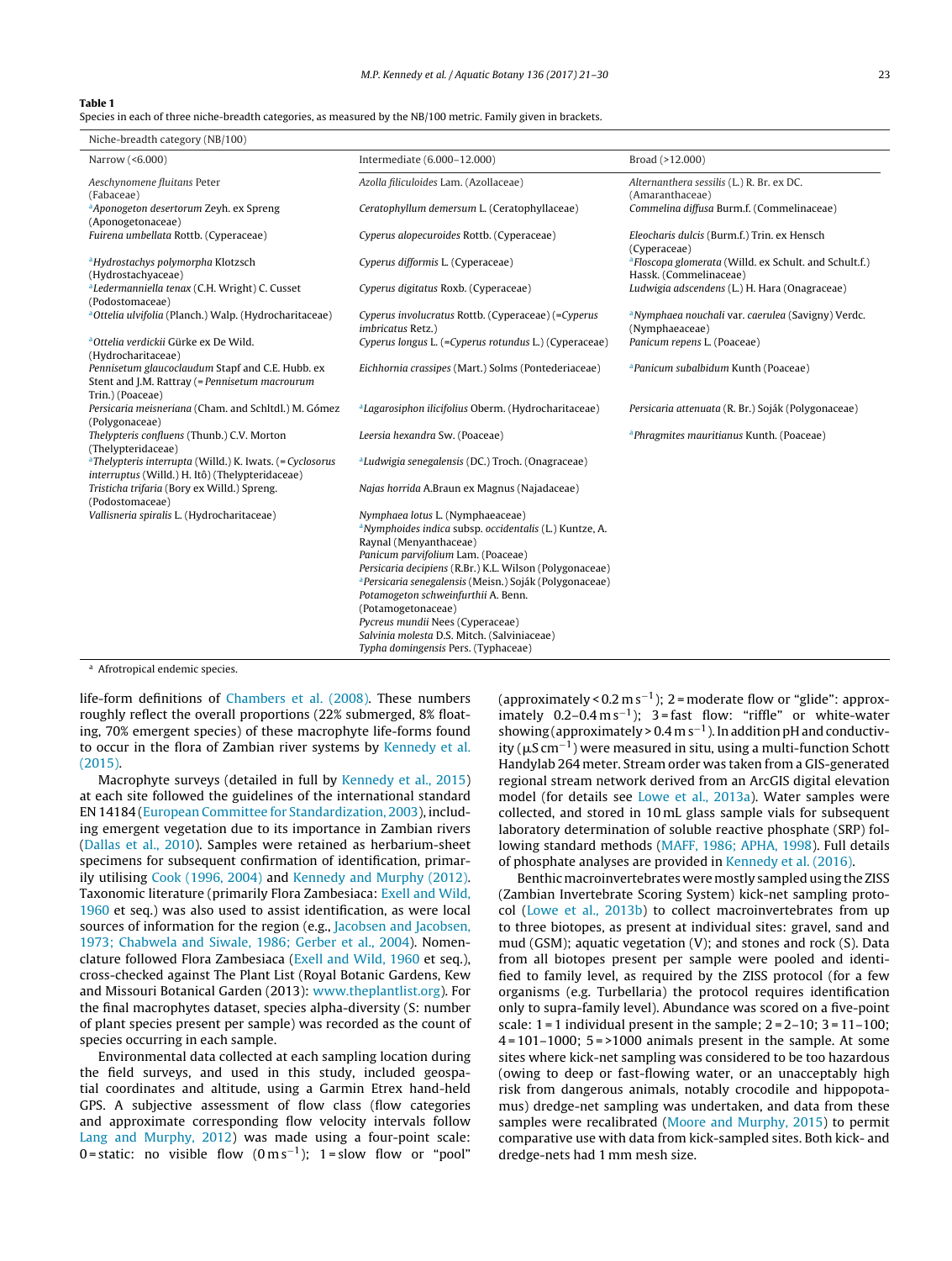### 2.2. Data synthesis and statistical methods

The macroinvertebrate data were used in the macrophyte nicheanalysis exercise as follows. Nine macroinvertebrate families, commonly found in Zambian rivers and associated floodplain water bodies supporting the target aquatic plant species, were selected as indicators of water quality. Abundance values for each family per sample were then used as PCA input variables. The families were chosen on the grounds of reasonably wide occurrence in the dataset, but with differing ZISS Sensitivity Weighting Scores [\(Lowe](#page-8-0) [et al., 2013b\),](#page-8-0) values of which indicate tolerance of poor quality water (for low-scoring taxa), to occurrence only in clean, unpolluted water conditions (high-scoring taxa). The nine were Atyidae (Order: Decapoda; ZISS Sensitivity Weighting Score: 8), Dytiscidae (Coleoptera; 5), Simuliidae (Diptera; 5), Gerridae (Hemiptera; 5), Coenagrionidae (Odonata; 4), Libellulidae (Odonata; 4), Corixidae (Hemiptera; 3), Chironomidae (Diptera; 2) and Culicidae (Diptera; 1). The sum of Sensitivity Weighting Scores for all taxa present in a sample (not solely the nine selected for individual use) was used to calculate the total ZISS score, from which Average Score Per Taxon (ASPT: [Walley and Hawkes, 1997\) w](#page-9-0)as calculated, as total ZISS score divided by number of ZISS taxa present. ASPT was then used as a tenth biological metric of overall bioassessed water quality as a PCA input. Where sites were sampled for invertebrates on more than one occasion during a single Southern Hemisphere summer season (e.g., 2012–2013, and for a few sites in other years too), average values for invertebrate metrics were calculated from all available data for the season concerned.

Principal Components Analysis (PCA) using CANOCO ([ter Braak](#page-9-0) [and](#page-9-0) Šmilauer, 1998) constructed an ordination of the 176 samples, with input variables comprising six physico-chemical variables (altitude, stream flow class, stream order, pH, conductivity and SRP) plus the 10 invertebrate measures described above. PCA procedures require input datasets to follow a normal distribution, so Ryan-Joiner tests were used to assess the normality of each input variable. The outcome required natural log (ln) transformation to be applied to SRP and conductivity, but not to the remaining variables.

Calculation of niche-breadth for each of the 44 target macrophyte species followed the approach laid out by Janžekovič [and](#page-8-0) [Novak \(2012\). T](#page-8-0)his first required the occurrence of each species in samples to be plotted on the first two principal axes (PCA 1, PCA 2) of the sample ordination. Maximum and minimum axis-scores given in the program output for each species were then used to find its range on each axis. Niche-breadth per species (NB: the units of which are "axis-score<sup>2</sup>") was calculated as the product of the two range values for axis-scores on PCA 1 and PCA 2. For ease of subsequent interpretation NB scores were divided by 100 to give the final metric (termed NB/100).

A criticism of niche-breadth measurement is that commonness may influence the values recorded for the metric, because widespread species can be expected to occur more commonly in sample sets than species having narrower distributions, and are hence more likely to be encountered across a wider range of their niche, thereby potentially increasing the calculated size of their niche-breadth [\(Brown, 1984; Hanski, 1993\).](#page-8-0) Following the recommendations of these authors, we corrected for this by calculating an additional measure of niche-breadth which takes account of the number of samples  $(n)$  supporting each species  $(n \text{ range} : 7-130)$ . NB was divided by n to produce this second metric for niche-breadth, termed NB/n.

Correlation analysis was used to assess the significance of relationships between the two niche-breadth metrics and mean values of seven bio-physico-chemical variables (SRP, altitude, stream order, flow, pH, conductivity and ASPT), recorded for the samples in which each species occurred, for the dataset of 44 species. Tests were run using untransformed or natural log transformed data, as

appropriate to the normality requirements of the datasets used. In addition analysis of variance (ANOVA: with post hoc comparison of means by Tukey's mean-separation testing, for significant outcomes only), or Kruskal-Wallis tests (for datasets which were not normal, and could not be normalised by transformation), were used to test for significant differences for each variable, between sets of species of differing niche-breadth, identified using the NB/100 measure. ANOVA was also used to test for differences in numbers of species records at Zambia and world scales (see below), for sets of species assigned to each niche-breadth category.

## 2.3. Total latitudinal range of species

The total latitudinal range (TLR) of each macrophyte target species was calculated at three global scales:

- (1) the world as a whole: maximum possible latitudinal range for riverine plant species being approximately from Tierra del Fuego (55◦S) to northern Canada, Alaska, Scandinavia and northern Siberia (approximately 75◦N), giving a total potential world latitudinal range of 130°. A few freshwater macrophyte species are additionally recorded from the Antarctic bioregion, mostly from sub-Antarctic islands generally lacking river systems, but with very few exceptions (one such being Cyperus longus, which has been introduced to the sub-Antarctic island of Tristan da Cunha) these species do not occur in Zambia, and so the Antarctic bioregion is not further considered here ([Chambers et al., 2008\);](#page-8-0)
- (2) the Afrotropical bioregion, ranging from Cape Agulhas (35◦S) in South Africa to northern Mauritania, Mali, Niger, Chad and Sudan, approximately following the Tropic of Cancer (c.23◦N), giving a maximum possible latitudinal range in this bioregion of 58◦ ; and
- (3) the Neotropical bioregion, ranging from Tierra del Fuego (55◦S) to the northern part of Sinaloa State in Mexico at approximately 26◦N, giving a maximum possible latitudinal range for this bioregion of 81<sup>°</sup>.

TLR for each species was calculated as its recorded latitudinal range, for native/naturalised geopositional records only (see below), in the Southern Hemisphere, plus any additional recorded latitudinal range in the Northern Hemisphere. This exercise required identification, for each target species, of its geopositional record closest to the Equator, and that furthest from the Equator, in the Southern and (where applicable) Northern Hemispheres. All the target macrophyte species occupied a latitudinal band around the planet south of the Equator, and many also occupied a second latitudinal band north of the Equator. In total 30 species (identified in Table S1 of [Appendix A,](#page-7-0) attached to the online version of this paper) had a latitudinal range which includes native or naturalised records within 1◦ North or South of the Equator. For example, Eichhornia crassipes has a native record from Lago San Pablo, Ecuador at 0.217◦N: ([www.gbif.org/](http://www.gbif.org/species/2765940) [species/2765940](http://www.gbif.org/species/2765940)). For these species a single TLR range band was considered to exist, from northernmost to southernmost limit of the species' distribution on the planet's surface. For the others TLR was calculated as the sum of the latitudinal width  $(°)$  of the Southern and Northern Hemisphere bands (including records located > 1◦ South or North of the Equator) for occurrence of each species. Geopositional records for each species were acquired from a wide range of sources, including global-scale online databases such as the Global Biodiversity Information Facility (GBIF: [www.](http://www.gbif.org/species) [gbif.org/species\)](http://www.gbif.org/species), the CJB African Plants Database ([www.ville](http://www.ville-ge.ch/musinfo/bd/cjb/africa/index.php?langue=an)[ge.ch/musinfo/bd/cjb/africa/index.php?langue=an\)](http://www.ville-ge.ch/musinfo/bd/cjb/africa/index.php?langue=an), and eMonocot [\(www.e-monocot.org\)](http://www.e-monocot.org). Although these databases all have known weaknesses in terms of coverage, their datasets proved to be sub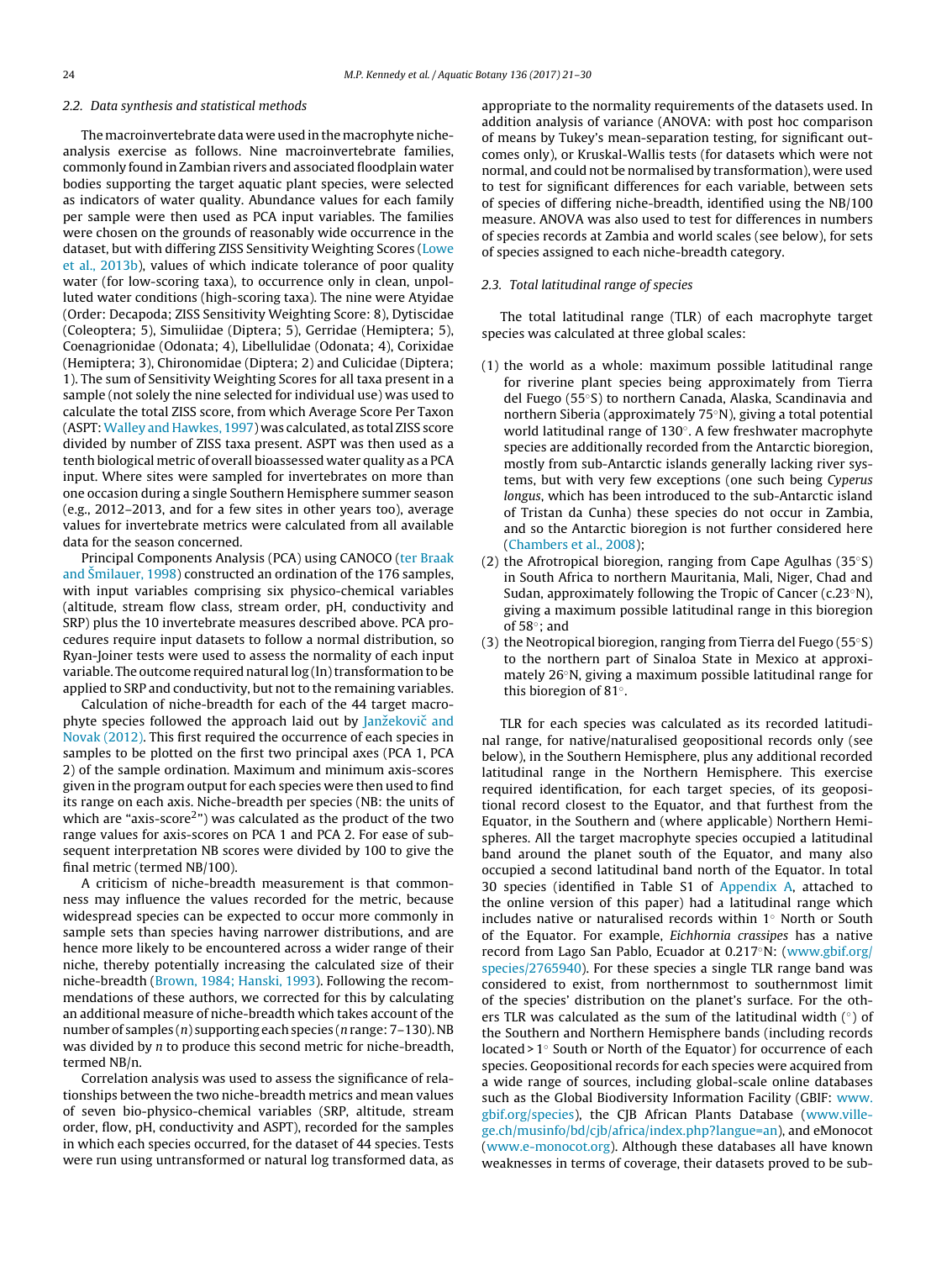stantial for many of the target species. For example the number of world-scale records with full geocoordinates held by GBIF for the 44 target species ranged (as of November 2015) from a minimum of 23 (for Ledermanniella tenax) to a maximum of 39204 (for Ceratophyllum demersum). As noted above, however, of interest for the purposes of this study were only the northern and southern extreme records, within the two hemispheres (as appropriate), regardless of the number of geographically-intermediate points present within an individual species dataset. The TLR information from global databases was supplemented by data held by the authors for a few plants which showed limited latitudinal ranges in Africa from global database records. For example, our own data for Zambian and Egyptian river macrophyte records ([Springuel and](#page-9-0) [Murphy, 1990, 1991; Ali et al., 1995; Kennedy et al., 2015\) e](#page-9-0)xtended the latitudinal range of records held by GBIF and other database sources, for a number of species (e.g., Najas horrida).

A question which had to be addressed in compiling TLR data was the issue of introduced species and other non-native records, and whether these should be included in the analysis. It was decided to use only records from within the native and naturalised range of the target species to calculate TLR, on the grounds that such records best represent the long-standing established range of the species (though, obviously, still influenced by human interference, in the case of naturalized species). In practice it was usually relatively straightforward to determine records (by reference to the literature) towards the extreme northerly and southerly ranges (within either or both hemispheres, as appropriate) which were clearly non-native or non-naturalised occurrences of each species. Extreme examples included:

- (i) Vallisneria spiralis, which has recently been introduced to geothermally-warmed waterbodies in Arctic and sub-Arctic Iceland [\(Wasowicz et al., 2014\);](#page-9-0)
- (ii) the invasive species Salvinia molesta, the taxonomy of which remains debatable [\(Moran and Smith, 1999\),](#page-8-0) but which is now generally accepted as having only a small native latitudinal range (approx. 9◦ ), entirely located in southern Brazil [\(Forno](#page-8-0) [and Harley, 1979; Forno, 1983\),](#page-8-0) compared to a world TLR for all records (including introduced and invasive occurrences) calculated by us to be in excess of 87◦ ; and
- (iii) extreme (usually northerly Northern Hemisphere) records for a number of the target species, mainly held by GBIF, which proved on closer inspection to be inappropriate for use in this study. As an example, records for Nymphaea lotus were found in the GBIF database for plants growing in Botanical Gardens in Stockholm and Missouri, as well as a palaeobotanical record for this species, mapped for Poland.

No such inappropriate records of occurrences of the target species were utilised in calculating TLR values for world (TLR $_{world}$ ), Afrotropical (TLR<sub>afr</sub>) or Neotropical (TLR<sub>neo</sub>) regions.

Linear regression and correlation procedures were used to determine relationships, and their significance, between nichebreadth measures (NB/100 and NB/n), and TLR<sub>world</sub> (all 44 species); TLR<sub>afr</sub> values (40 species native or naturalised in Africa); and TLRneo for the 19 species which occurred both in Zambia and as native/naturalised species in the Neotropical region. Analyses were undertaken with untransformed and ln-transformed data, as appropriate, in order to find optimal outcomes for predicting species large-scale latitudinal range from their niche-breadth as measured in Zambian river systems.

ANOVA, regression, and correlation analyses were performed throughout the study using MINITAB version 15.1.0.



Fig. 1. PCA ordination diagram produced by analysis of a matrix of 176 samples x 16 environmental variables from Zambian rivers and high-connectivity riverine floodplain water bodies (sample locations are detailed in full in a Supplementary file associated with the on-line version of [Kennedy et al. \(2015\)\) s](#page-8-0)howing vectors for 16 input variables. Eigenvalues: Axis 1 (horizontal: PCA 1): 0.900; Axis 2 (vertical: PCA 2): 0.080. Benthic invertebrate families: Atyidae (Aty), Chironomidae (Chiron), Coenagrionidae (Coenag), Corixidae (Corix), Culicidae (Culic), Dytiscidae (Dytisc), Gerridae (Gerr), Libellulidae (Libell), Simuliidae (Simul). ASPT: benthic invertebrate Average Score per Taxon; Alt: altitude; Order; stream order; Flow: stream flow class; lnP: log normal SRP; lnEC: log normal conductivity.

# 3. Results

## 3.1. Niche-breadth of Zambian freshwater macrophytes

PCA ordination (plotted on the first two ordination axes, which explained > 90% of total variability) of bio-physico-chemical variables showed that stream order and altitude were major variables influencing the ordination outcome (Fig. 1). However flow, invertebrate ASPT, and Atyidae abundance (ZISS score 8: indicating high water quality) were also good predictors (as shown by length of vector arrows: Lepš and  $\text{\r{Smilauer}}$  (2003)) of sample position within the ordination plot, together suggesting that clean, fast flowing stream samples tended to occupy the middle to lower part of the ordination plot. In contrast, poorer water conditions, indicated by low ASPT and high abundance of invertebrates tolerant of low water quality, notably Chironomidae (ZISS score 2), tend to occur towards the upper part of the plot, i.e. for samples with high positive PCA2 axis scores. Higher nutrient status, pH and conductivity characterised samples that occurred towards the right-hand side of the plot, with high positive PCA1 scores.

For ease of interpretation, species were arbitrarily divided into three groups each covering approximately one third of the total range of calculated NB/100 values. These were termed narrow-, intermediate- and broad-niche categories: see [Table 1](#page-2-0) and Supplementary information in Table S1 in [Appendix A,](#page-7-0) attached to the online version of this paper, which lists for each species values of calculated niche-breadth metrics, TLR<sub>world</sub>, number of records at world scale, and number of records for Zambia found by [Kennedy](#page-8-0) [et al. \(2015\).](#page-8-0) Using the NB/n metric produced some minor differences in the categorisation, though values for this metric also blurred the distinction between the intermediate and broad categories derived from NB/100 values.

Six of the species (46%) in the narrow-niche category are Afrotropical endemics, but only four intermediate-niche species (19%) have this status, although, in addition, N. horrida is confined to the African continent (with additional records, outwith the Afrotropical region, from Algeria and Egypt). In the broad-niche category four species (40%) are almost certainly Afrotropical endemics.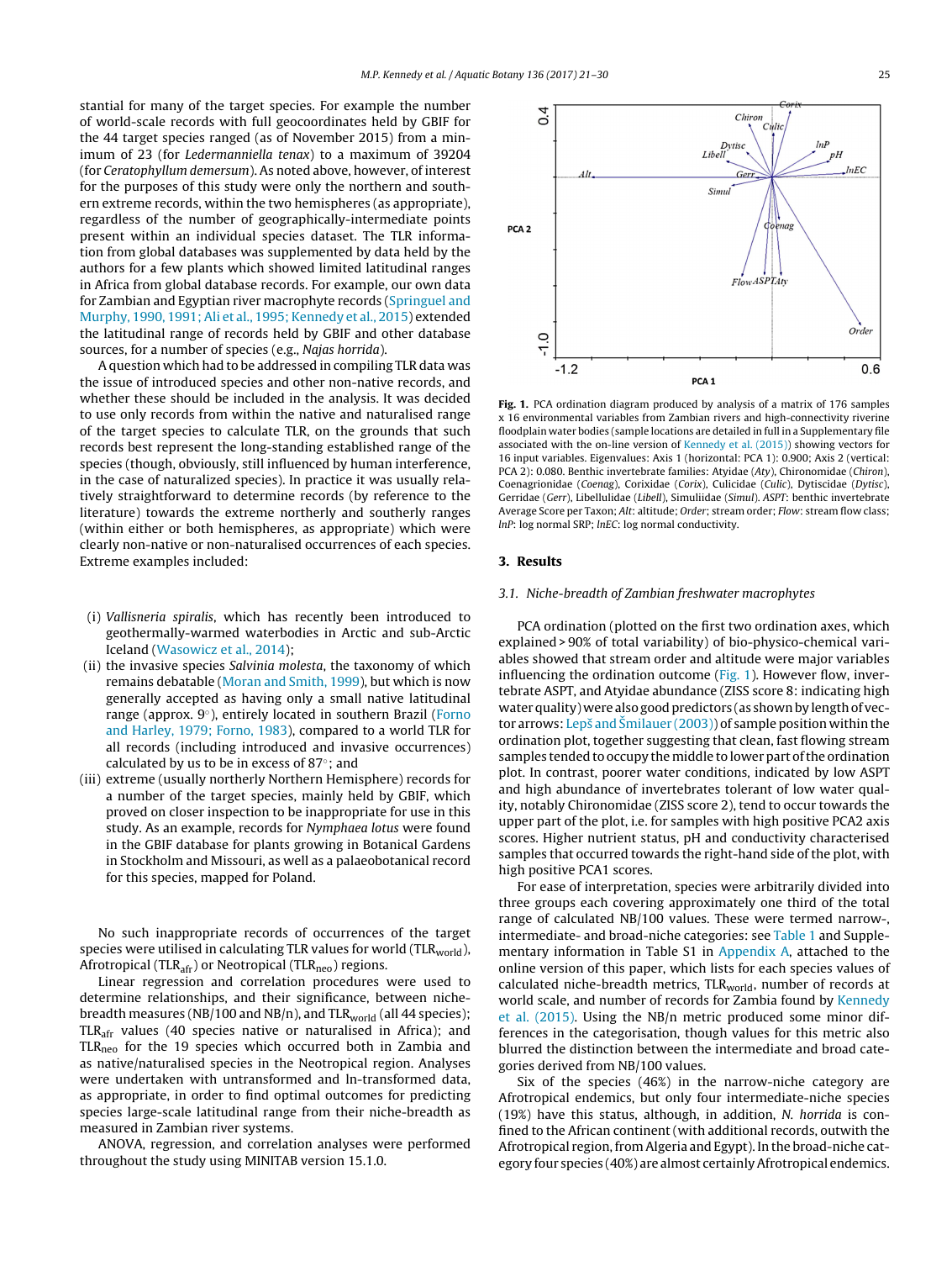# <span id="page-5-0"></span>Table 2

Results of correlation analysis to assess the significance of relationships between NB/100 and NB/n niche-breadth measures for  $n = 44$  species and mean values of seven biophysico-chemical variables (PO4-P, altitude, stream order, flow, pH, conductivity (EC) and ASPT), recorded at sites supporting each species. Tests were run using untransformed and natural log (ln) transformed data, as appropriate, and significant optimal outcomes only are shown. No significant outcomes (for transformed or untransformed data) were found for NB/100 versus altitude, stream order, SRP or pH; nor for NB/n versus stream order, conductivity or SRP.

| Niche-breadth metric | Bio-physico-chemical variable |           | $R^2$ (%) |        |
|----------------------|-------------------------------|-----------|-----------|--------|
| ln NB/100            | <b>ASPT</b>                   | $-0.303$  | 9.2       | < 0.05 |
|                      | In flow                       | $-0.3454$ | 12.5      | < 0.05 |
|                      | ln EC                         | 0.349     | 12.2      | < 0.05 |
| NB/n                 | <b>ASPT</b>                   | $-0.483$  | 23.3      | < 0.01 |
|                      | altitude                      | $-0.497$  | 24.7      | < 0.01 |
|                      | pΗ                            | 0.433     | 18.7      | < 0.01 |
| ln NB/n              | flow                          | $-0.476$  | 22.7      | < 0.01 |



Fig. 2. Scatter plot and trendline showing relationship between log normaltransformed niche-breadth (ln NB/100) and world total latitudinal range (ln TLRworld) of native/naturalised Zambian river macrophyte species.

ANOVA analysis of number of records of each species in each niche-breadth category showed no significant difference between categories ( $p > 0.05$ ) for mean number of records per species at world scale, but a significantly ( $p$  < 0.001) higher number of Zambian records per species for plants in the broad-niche category compared to the other two (see Table S1 of [Appendix A\).](#page-7-0)

Correlation analysis to assess the significance of relationships between the NB/100 and NB/n niche-breadth measures and mean values of seven bio-physico-chemical variables (SRP, altitude, stream order, flow, pH, conductivity and ASPT) showed that, with the exception of stream order and SRP, significant relationships were found between at least one of the niche-breadth metrics and these variables (Table 2). Niche-breadth was positively correlated with pH and conductivity, and negatively correlated with altitude, flow and ASPT. These results hence suggest that macrophyte species exhibiting broad niche-breadth tend to occur in Zambian riverine conditions with higher pH and conductivity, but at lower altitude, in slower flow, and in generally poorer-quality water (as indicated by invertebrate ASPT), compared with species of narrower nichebreadth.

Inferential statistical testing to compare the means of biophysico-chemical variables for species grouped by the three niche-breadth categories (measured in terms of NB/100) showed similar results to the correlation analysis exercise (Table 3), in terms of habitat preferences of narrow-niche versus broader-niche species. Stream order and pH showed no significant differences among niche-breadth categories, but the other five variables showed significant trends, generally supporting (with the exception of pH) the outcomes of the correlation exercise.

The issue of whether a greater number of narrow-niche species (compared with intermediate or broad-niche species) might be able to co-exist in a given habitat (here, a stretch of river or associated water body, of pre-defined length) was addressed by using ANOVA to compare mean macrophyte alpha diversity per sample (S: number of species present per sample), using data for the full set of macrophyte taxa recorded at each site, available online as a Supplementary file to [Kennedy et al. \(2015\)](#page-8-0) for sample sets supporting narrow-niche versus intermediate-niche versus broadniche species. The result showed no significant difference ( $p > 0.05$ ) between niche-breadth groups, with the mean value of S, for the sample-set in which each species occurred, being closely similar for each group, at 12–13 species per sample. This outcome hence provides no evidence to suggest that niche-breadth of species present within the assemblage existing in Zambian river system sites influences the number of species which can co-exist at a given site.

# 3.2. Relationships between macrophyte species niche-breadth and latitudinal range

The values for TLR<sub>world</sub> based on native/naturalised records for the 44 target species, ranged from a minimum of 6.3◦ (4.8% of maximum possible TLR<sub>world</sub>) for Ottelia verdickii, endemic to southern Africa, to a maximum of 108.7◦ (83.6%) for the cosmopolitan C. demersum. Corresponding TLR<sub>afr</sub> values for 40 native/naturalised species (i.e., excluding non-native S. molesta, L. hexandra, E. crassipes and A. filiculoides) were from  $6.3^\circ$  (10.8% of maximum possible TLR<sub>afr</sub>), again for O. verdickii, to 54.1° (93.3%) for Floscopa glomerata. For TLR<sub>neo</sub> the range for the 19 Neotropical

#### Table 3

Comparison of means (± standard error: SE) of seven bio-physico-chemical variables, measured for sets of samples supporting the species comprising each of three nichebreadth groups determined by the NB/100 metric. One-way ANOVA with subsequent mean separation by Tukey's test (significant ANOVA outcomes only) for all variables except conductivity which could not be normalised (EC: Kruskal-Wallis test; n/a: F value not applicable). Means within a given variable sharing a superscript letter in common do not differ significantly.

|                                 | Species niche-breadth group (mean $\pm$ SE) |                           |                      |      |         |
|---------------------------------|---------------------------------------------|---------------------------|----------------------|------|---------|
|                                 | Narrow $(n=13$ spp)                         | Intermediate $(n=21$ spp) | Broad $(n=10$ spp)   |      |         |
| Altitude (m)                    | $1171.8^{\text{a}} + 33.85^{\text{c}}$      | $937.0^{b} + 42.96$       | $1065.5$ ab $+29.06$ | 8.50 | < 0.001 |
| Flow class                      | $2.0^{\text{a}} + 0.16$                     | $1.4^{\mathrm{b}} + 0.08$ | $1.6^{ab} + 0.07$    | 7.48 | 0.0017  |
| Stream order                    | $4.3 + 0.35$                                | $4.7 \pm 0.35$            | $4.2 + 0.19$         | 0.59 | 0.556   |
| рH                              | $7.44 \pm 0.09$                             | $7.67 + 0.06$             | $7.60 \pm 0.05$      | 2.87 | 0.067   |
| EC ( $\mu$ S cm <sup>-1</sup> ) | $73.3 \pm 8.7$                              | $139.4 + 13.0$            | $115.9 + 12.6$       | n/a  | 0.004   |
| $SRP(\mu g L^{-1})$             | 9.9 $\frac{6}{2}$ ± 0.8                     | $12.6^{a} + 0.8$          | $11.6^{ab} + 0.6$    | 3.32 | 0.046   |
| <b>ASPT</b>                     | $5.7^{\text{a}} + 0.16^{\text{c}}$          | $5.1^{\mathrm{b}} + 0.08$ | 5.3 $ab + 0.08$      | 6.66 | 0.003   |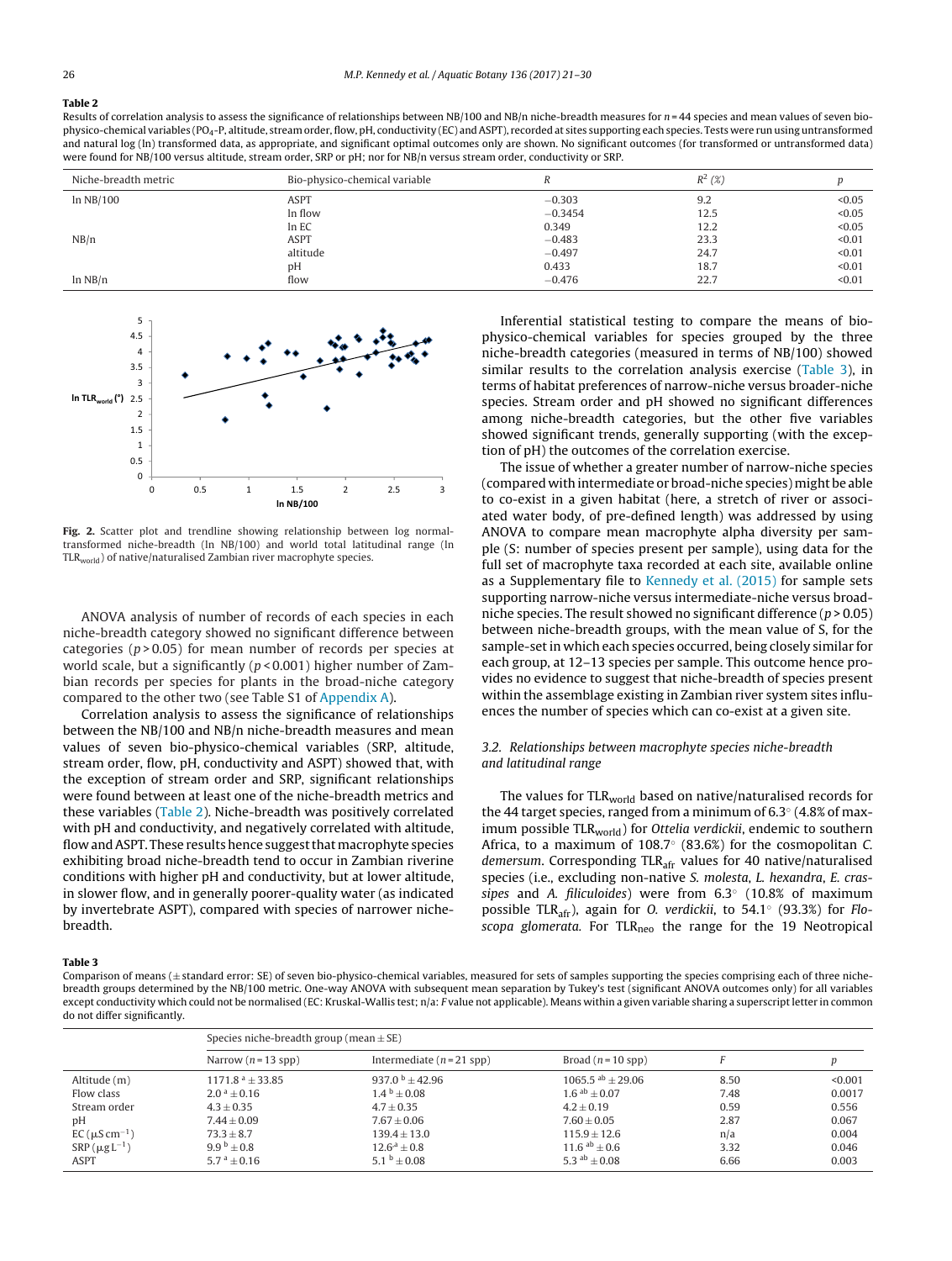## <span id="page-6-0"></span>Table 4

Optimal outcomes of linear regression modelling  $(y = c + mx)$  of relationships between niche-breadth variables (NB/100 and NB/n) calculated for Zambian river macrophyte species and species total latitudinal range for the world (TLR<sub>world</sub>:  $n = 44$ species), Afrotropical bioregion (TLR<sub>afr</sub>:  $n = 40$  species) and Neotropical bioregion  $(TLR_{\text{rec}}: n = 19$  species in common between Zambia and Neotropics). For key to significance outcome see caption to [Table 3. R](#page-5-0)egression equations were not calculated for non-significant relationships.

| X         | ν                      | C     | m     | R     | $R^2$ (%) | p       |
|-----------|------------------------|-------|-------|-------|-----------|---------|
| In NB/100 | InTLR <sub>world</sub> | 2.931 | 0.463 | 0.473 | 22.4      | < 0.01  |
|           | InTLR <sub>afr</sub>   | 2.857 | 0.380 | 0.562 | 31.6      | < 0.001 |
| ln NB/n   | InTLR <sub>world</sub> | 2.380 | 0.400 | 0.330 | 10.9      | < 0.05  |
|           | InTLR <sub>afr</sub>   | 2.284 | 0.364 | 0.430 | 18.5      | < 0.01  |
| NB/100    | TLR <sub>neo</sub>     |       |       | 0.061 | 0.4       | >0.05   |
| NB/n      | TLR <sub>neo</sub>     |       |       | 0.047 | 0.2       | >0.05   |

native/naturalised species also present in Zambia (whether or not having native/naturalised or non-native status there) was from 3.8 $\textdegree$  (4.7% of maximum possible TLR<sub>neo</sub>) for Ludwigia adscendens, to 62.3° (76.9%) for A. filiculoides, native to the Nearctic, and considered to be naturalized in the Neotropics.

Most species showed both a southern and northern hemisphere distribution pattern, at world scale, but on the evidence found here, six species appear to be southern African endemics, occurring solely in Africa south of the Equator: Aponogeton desertorum, Ottelia exserta, N. nouchali var. caerulea, Aeschynomene fluitans, Lagarosiphon ilicifolius and L. tenax.

Table 4 shows the best-fit linear regression and correlation outcomes for the linear modelling exercise to predict latitudinal range from niche-breadth variables. Significant outcomes were found, for both niche-breadth metrics, for  $TLR_{world}$  and  $TLR_{afr}$ , but not for TLRneo. [Fig. 2](#page-5-0) shows an example of the scatter plot and trendline for one of the outcomes (ln NB/100 versus ln TLR $_{world}$ ). The results indicated that a significant but weak positive predictive relationship (explaining at best some 30% of the variation) exists between macrophyte niche-breadth measured in Zambian river systems, and total latitudinal range of these species at global and Afrotropical scales. However, no such relationship existed between niche-breadth and Neotropical latitudinal range, for those species which occurred both in Zambia and native/naturalised in the Neotropics.

## 4. Discussion

There exists a large, and long-standing, published body of data for river macrophytes dealing with species range and relationships with spatial and environmental factors, in both tropical and temperate conditions, against which at least some of the detail of our findings for the ecology of Zambian riverine macrophyte species can be compared (e.g., [Butcher, 1933; Ferreira and Moreira,](#page-8-0) [1999; Baattrup-Pedersen et al., 2006; Lang and Murphy, 2012;](#page-8-0) [Varandas Martins et al., 2013; Chappuis et al., 2012; Kennedy et al.,](#page-8-0) [2015; Tapia Grimaldo et al., 2016\).](#page-8-0) However, only a few studies have hitherto examined niche-breadth in aquatic macrophytes, and all but one [\(Fu et al., 2015:](#page-8-0) on riverine wetland plants) have dealt solely with temperate lentic waterbodies. Examples include Rørslett [\(Rørslett, 1987a,b, 1988, 1991; Rørslett and Agami, 1987\)](#page-8-0) on Scandinavian lake macrophytes; [Pip \(1988\)](#page-8-0) working with standing waterbodies in central North America; [Fu et al. \(2014\),](#page-8-0) who examined niche-differentiation along a depth gradient in a Chinese lake; and [Pulido et al. \(2015\)](#page-8-0) on macrophytes of softwater lakes in the Pyrenees. To the best of our knowledge, no study has hitherto attempted to quantify species niche-breadth for tropical lotic macrophyte species, and then use this information to predict geographical range size of these plants. In consequence, there is no information available in the literature against which we can directly compare our results, and there is clearly a need for further work in

this respect, both in tropical and temperate freshwater systems, building from the baseline provided by our study.

Analysis using two niche-breadth metrics for 44 macrophyte species occurring in Zambian river systems showed a substantial range of niche-breadth. For convenience of subsequent analysis the species were grouped into categories (narrow versus intermediate/broad-niches), which proved to show significant variation (from the outcomes of one or both of correlation and ANOVA testing) in altitude, stream flow, conductivity, SRP, pH and ASPT, but not stream order.

An obvious criticism of our results is that most of the biophysico-chemical data are based on single snapshot samples (though a small proportion (<10%) of samples did represent repeat-sampling from some individual sites: for more on this see [Kennedy](#page-8-0) [et al., 2015, 2016\).](#page-8-0) This undoubtedly increases the noise in the dataset, and future work should endeavour to gain more data, across seasons and years, from Zambian rivers. Nevertheless, given the sampling limitations involved in surveying a remote, difficultaccess area of the planet, with an exceptionally low availability (for most sites nothing at all) of previous relevant survey data, we consider it encouraging that significant outcomes were found from the study, suggesting that our data may provide a useful basis for future work.

The results for niche-breadth values produced by the two metrics used here gave broadly comparable outcomes in identifying narrow-niche macrophyte species. This is probably because species with small niches also all have small numbers of records in the Zambian dataset, and so show similar trends of low niche-breadth values for both metrics. With the commonest species, with occurrences of  $n > 50$ , notably *Phragmites mauritianus* and, to a lesser extent, P. subalbidum, it is, however, clear that the NB/n metric suggests narrower niche-breadth compared to the high values produced by calculation of NB/100 values for these plants. It is possible that adjusting for commonness better reflects the true niche-breadth of such species, although this appears to be of much less importance in species of narrower niche-breadth. Certainly, despite its widespread occurrence in Zambia, P. mauritianus is a plant of relatively limited world geographical range (an Afrotropical endemic, also introduced to Egypt, within the Palaearctic: [www.](http://www.e-monocot.org) [e-monocot.org](http://www.e-monocot.org)). It might be argued that the true niche-breadth of this species is more likely to be of only moderate size, rather than the high value suggested by NB/100. This argument could also be applied to P. subalbidum, which is also an Afrotropical endemic, and further work is needed to examine this issue in more detail.

The outcomes of the study tell a rather consistent story with regard to relationships between niche-breadth and environmental factors for tropical riverine macrophyte species. In particular they suggest that narrow niche-breadth is characteristic of plants which tend to occur in harsher riverine conditions, where both environmental stress (e.g., limited nutrient availability) and environmental disturbance (e.g., faster flow conditions with a high probability of spate events, potentially damaging to vegetation, occurring during the rainy season) are likely to provide significant challenges to macrophyte survival, growth and reproduction (though other factors may be more benign, such as the generally good water quality found in sites showing such conditions). These conditions generally typify upland stream habitats in Zambia which are, with the exception of a few intermediate-niche and broad-niche species, such as N. nouchali var. caerulea (NB/100: 14.011) and Eleocharis dulcis (16.037), primarily occupied by narrow-niche species, with specialist plants like Hydrostachys polymorpha (1.407), L. tenax (3.349) and Tristicha trifaria (4.412) frequently present. Such species are well-adapted to highly-disturbed fast-flowing, spatey (or even torrential) river conditions ([Kennedy et al., 2015\).](#page-8-0)

The study provided evidence that broad-niche species occurring in Zambian river systems tend to include relatively few Afrotrop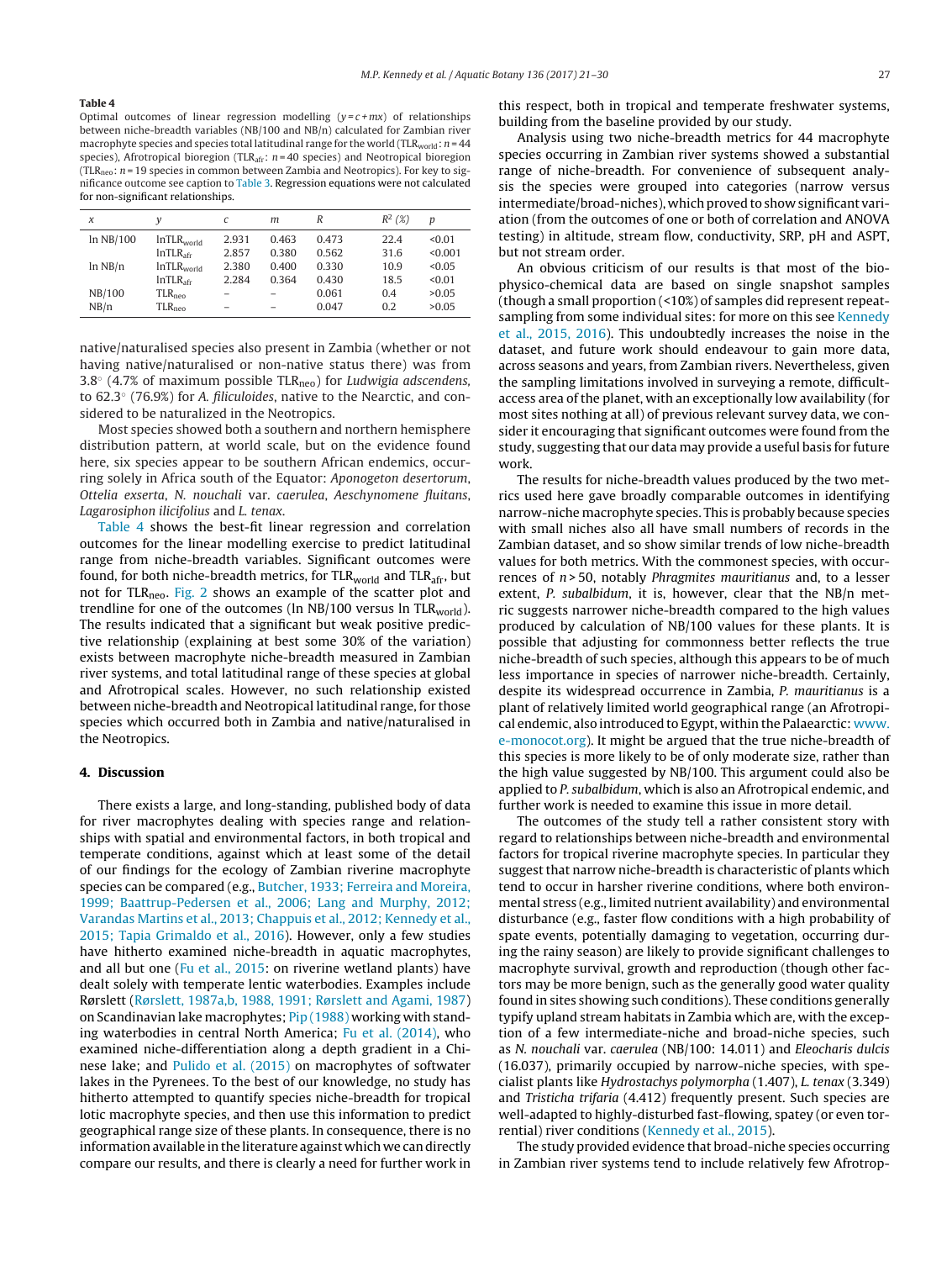<span id="page-7-0"></span>ical endemic species; are much commoner; and are more widely distributed in Zambia than species with narrow or intermediate niche-breadth. Conversely, narrow-niche species had the highest proportion of Afrotropical endemic species and individually these macrophyte species tended to occur at relatively few sites in Zambia.

There was no evidence from this study that niche-breadth influenced the number of macrophyte species which can co-exist in a given habitat. The basic underlying issue of macrophyte diversity support functioning (and threats to it) in tropical river systems (e.g. [Bando et al., 2015; Santos and Thomaz, 2007\)](#page-8-0) is however clearly in urgent need of further research.

The results of the exercise to assess relationships between three large-scale measures of latitudinal range, and niche-breadth of the 44 target macrophyte species, assessed in Zambian river conditions, indicated a weak but significant predictive outcome for both world latitudinal range and Afrotropical latitudinal range. Our results complement the findings of [Cirtwill et al. \(2015\), w](#page-8-0)ho used a very different measure of niche-breadth to our approach, but nevertheless found, for freshwater communities (but not for communities in other ecosystem types), strong effects of latitude on scaling relationships (between species richness and average generality, vulnerability and links per species across empirical food webs).

However, from our work, it proved impossible to predict Neotropical latitudinal range, for those macrophyte species which co-occurred in Zambia and the Neotropics, from niche-breadth data measured in Zambian rivers. A major reason for this is likely to be the general absence of narrow-niche species from the dataset common to the two regions, because in Zambia many of these are Afrotropical endemics, which are likely to be replaced in Neotropical riverine ecosystems by functionally-similar (though not necessarily taxonomically-similar) Neotropical endemics. The upshot is that the small-range, narrow-niche species which form the lower part of the relationship are inevitably missing from the TLRneo – niche-breadth scatters, summarised in [Table 4, m](#page-6-0)aking it impossible to find significant relationships.

Our calculation of niche-breadth for tropical river macrophyte species utilised information gathered from sites within a strictlylimited latitudinal range. Zambia extends between the frontier with Tanzania in the north, at Ndole Bay on Lake Tanganyika, at 8.23<sup>°</sup>S, to the southernmost point on the frontier with Zimbabwe, on the Zambezi River, downstream of Livingstone, at 18.04◦S, giving a maximum latitudinal range for river systems in the country of 9.83° (for comparison, the maximum latitudinal range of the UK is c. 11°, and California c. 9.5°). Nevertheless, the outcomes of the study permitted prediction of total latitudinal range of the target species across much wider African and global-scale ranges of latitude. This finding has clear potential as a basis for further investigations aimed at understanding environmental controls on macrophyte distribution and diversity, at small to large scales, building on studies such as the work of [Rørslett \(1991\),](#page-9-0) [Crow](#page-8-0) [\(1993\),](#page-8-0) [Hillebrand \(2004\),](#page-8-0) [Chambers et al. \(2008\), a](#page-8-0)nd [O'Hare et al.](#page-8-0) [\(2012\). I](#page-8-0)t also has implications for our understanding of how such plant − environment interactions may change in response to largescale human impacts upon river ecosystems. For example, recent work on macrophyte communities in hardwater rivers (>10 mg  $L^{-1}$  $CaCO<sub>3</sub>$  concentration) has shown that spatial, as well as environmental, variables help explain macrophyte diversity at both global and regional scales [\(Tapia Grimaldo, 2013; Tapia Grimaldo et al.,](#page-9-0) [2016\).](#page-9-0) Improved knowledge of the niche-characteristics and nichebreadth of macrophyte species may improve our ability to predict how freshwater macrophytes will respond, at large scales, to likely future challenges affecting their ecology.

## 5. Conclusions

PCA ordination of bio-physico-chemical data for a set of samples collected from Zambian river systems permitted determination of two metrics of niche-breadth for 44 common Zambian macrophyte species. Narrow-niche species showed significantly differing niche-characteristics from broader-niche species. Using correlation testing and ANOVA, significant outcomes (from one or both approaches) were found between at least one of the niche-breadth metrics derived by the study and six of seven bio-physico-chemical variables for which data were available, stream order being the only non-significant variable. Niche-breadth showed no direct relationship with macrophyte alpha-diversity.

The results suggested that broader-niche macrophyte species tended to occur in Zambian riverine conditions of higher trophic status, pH and conductivity, but at lower altitude, in slower flow conditions, and in generally poorer-quality water, compared with narrower-niche species. Narrow-niche species had significantly fewer occurrences in Zambian rivers than broader-niche species, and comprised a high proportion of Afrotropical endemics.

To conclude, the main finding of this study, that macrophyte niche-breadth (derived from a strictly geographically-limited dataset) is a significant predictor of larger-scale geographical range for tropical river macrophyte species, provides new evidence, for freshwater plants, which supports the general relationships for niche-breadth and range size suggested by [Slatyer et al. \(2013\).](#page-9-0)

## Acknowledgements

This paper is dedicated to the memory of Tom and Margaret Murphy who worked and died together in Zambia, and inspired our own work there. The study was primarily funded by the EC/ACP Science and Technology Programme (AFS/2009/219013), with additional funding from the UK DfID DelPHE Programme, the Carnegie Trust for the Universities of Scotland, the Royal Geographical Society, Royal Scottish Geographical Society, South of Scotland Youth Awards Trust, Gilchrist Trust, Courts of the Universities of Glasgow and Aberdeen, UK DEFRA Darwin Programme, CONACYT (Mexico), Janet Lomax, and the late Dora Bromley. We also thank ANPCT (Argentina) for an "Early Career Research Travel Grant" (PICT 2011–2160) to Celeste Franceschini, which allowed her to work with us in Zambia in 2013. We thank colleagues at North-West University (South Africa), the Universities of Zambia, Cape Town, Aberdeen and Glasgow, the Kasanka Trust, and the Scottish Environment Protection Agency (SEPA) for involvement in fieldwork, other assistance in kind, and for helpful discussion. Thanks to Ken Cruikshank in the School of Biological Sciences, University of Aberdeen for SRP analysis. Fieldwork licences were provided by the Zambian Wildlife Authority. The enthusiastic involvement in the fieldwork of undergraduate and postgraduate students and staff members of the Universities of Aberdeen and Glasgow Expeditions to Zambia in 2006, 2008 and 2009, as well as all who helped with the field campaigns in Zambia during 2010 to 2013, is acknowledged with gratitude: our thanks especially go to Alexis Pridmore, Jo Sharp, Jonathan Taylor and Liandra Bertolli. We also thank Georg Janauer, Rachel Slatyer and Pat Chambers for critically commenting on the ms prior to submission.

# Appendix A. Supplementary data

Supplementary data associated with this article can be found, in the online version, at [http://dx.doi.org/10.1016/j.aquabot.2016.09.](http://dx.doi.org/10.1016/j.aquabot.2016.09.003) [003.](http://dx.doi.org/10.1016/j.aquabot.2016.09.003)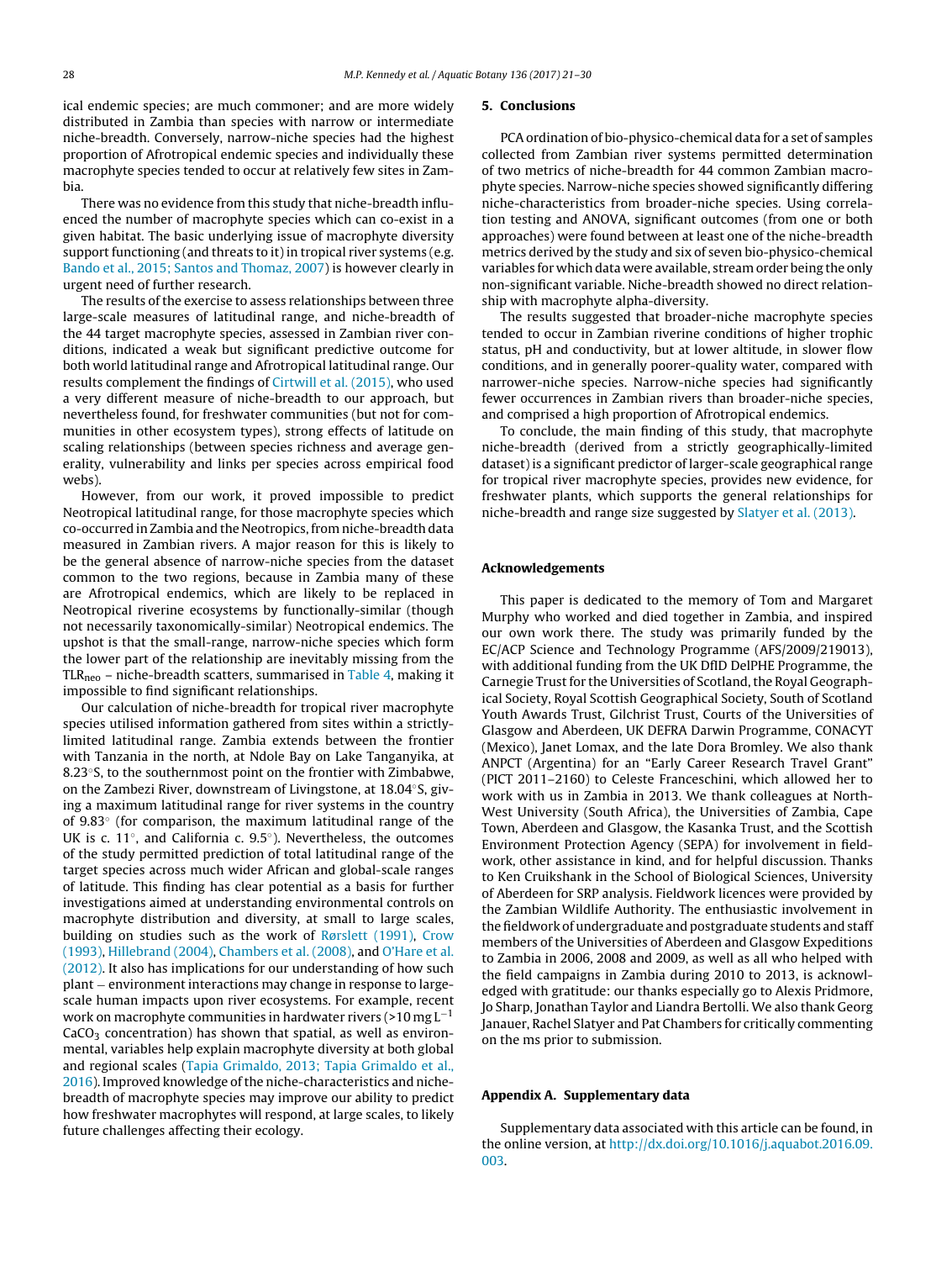### <span id="page-8-0"></span>References

- Ali, M.M., Hamad, A., Springuel, I.V., Murphy, K.J., 1995. Environmental factors affecting submerged macrophyte communities in regulated waterbodies in Egypt. Arch. Hydrobiol. 133, 107–128.
- APHA, 1998. Standard Methods for the Examination of Water and Waste Water. American Public Health Association, New York, USA.
- Baattrup-Pedersen, A., Szoszkiewicz, K., Nijboer, R., O'Hare, M., Ferreira, T., 2006. Macrophyte communities in unimpacted European streams: variability in assemblage patterns, abundance and diversity. Hydrobiologia 566, 179–196.
- Bando, F.M., Michelan, T.S., Cunha, E.R., Figueiredo, B.R.S., Thomaz, S.M., 2015. Macrophyte species richness and composition are correlated with canopy openness and water depth in tropical floodplain lakes. Braz. J. Bot. 38, 289–294.
- Blanck, A., Tedesco, P.A., Lamouroux, N., 2007. Relationships between life-history strategies of European freshwater fish species and their habitat-preferences. Freshw. Biol. 52, 843–859.
- Boulangeat, I., Lavergne, S., Van Es, J., Garraud, L., Thuiller, W., 2012. Niche-breadth, rarity and ecological characteristics within a regional flora spanning large environmental gradients. J. Biogeogr. 39, 204–214.
- Brown, J.H., 1984. On the relationship between abundance and distribution of species. Am. Nat. 124, 255–279.
- Butcher, R.W., 1933. Studies on the ecology of rivers. I. On the distribution of macrophytic vegetation in the rivers of Britain. J. Ecol. 21, 58–91.
- Carrillo-Angeles, I.G., Suzán-Azpiri, H., Mandujano, M.C., Golubov, J., Martínez-Ávalos, J.G., 2016. Niche-breadth and the implications of climate change in the conservation of the genus Astrophytum (Cactaceae). J. Arid Environ. 124, 310–317.
- Catalan, J., Barbieri, M.G., Bartumeus, F., Bitušík, P., Botev, I., Brancelj, A., Cogalcineanu, D., Manca, M., Marchetto, A., Ognjanova-Rumenova, N., Pla, S., ˘ Rieradevall, M., Sorvari, S., Štefková, E., Stuchlík, E., Ventura, M., 2009. Ecological thresholds in European alpine lakes. Freshw. Biol. 54, 2494–2517.
- Chabwela, H., Siwale, A.A., 1986. The vegetative structure of the Kafue Flats northbank after construction of the dams. In: Proceedings of European Weed Research Society/Association of Applied Biologists 7th International Symposium on Aquatic Weeds, Loughborough, UK, European Weed Research Society, Nijmegen, The Netherlands, pp. 61–72.
- Chambers, P., Lacoul, P., Murphy, K.J., Thomaz, S.M., 2008. Aquatic macrophytes, world diversity and distribution. Hydrobiologia 595, 9–26.
- Chappuis, E., Ballesteros, E., Gacia, E., 2012. Distribution and richness of aquatic plants across Europe and Mediterranean countries: patterns, environmental driving factors and comparison with total plant richness. J. Veg. Sci. 23, 985–997.
- Cirtwill, A.R., Stouffer, D.B., Romanuk, T.N., 2015. Latitudinal gradients in biotic niche-breadth vary across ecosystem types. Proc. R. Soc. Lond. B: Biol. 282, [http://dx.doi.org/10.1098/rspb.2015.1589.](dx.doi.org/10.1098/rspb.2015.1589)
- Collwell, R.K., Rangel, T.F., 2009. Hutchinson's duality: the once and future niche. Proc. Natl. Acad. Sci. U. S. A. 106 (Suppl. 2), 19651–19658.
- Cook, C.D.K., 1996. Aquatic and Wetland Plants of India. Oxford University Press, Oxford, UK.
- Cook, C.D.K., 2004. Aquatic and Wetland Plants of Southern Africa. Backhuys Publishers, Leiden, The Netherlands.
- Crow, G.E., 1993. Species diversity in aquatic angiosperms: latitudinal patterns. Aquat. Bot. 44, 229–258.
- Dallas, H., Kennedy, M., Taylor, J., Lowe, S., Murphy, K., 2010. Review of Existing Biomonitoring Methodologies and Appropriateness for Adaptation to River Quality Assessment Protocols for Use in Southern Tropical Africa. SAFRASS Deliverable Report to the ACP Science and Technology Programme, Brussels. University of Cape Town, Cape Town, South Africa.
- Domínguez-Domínguez, O., Martínez-Meyer, E., Zambrano, L., De León, G.P., 2006. Using ecological-niche modeling as a conservation tool for freshwater species: live-bearing fishes in central Mexico. Conserv. Biol. 20, 1730–1739.
- Elton, C., 1927. Animal Ecology. Sidgwick and Jackson, London, UK.
- Elton, C., 1933. The Ecology of Animals. Methuen, London, UK.
- European Committee for Standardization, 2003. EN 14184: Water Quality-Guidance Standard for the Surveying of Aquatic Macrophytes in Running Waters. European Committee for Standardization, Brussels, Belgium. European Committee for Standardization.
- Exell, A.W., Wild, H., 1960. Flora Zambesiaca, Volume One, Part One: Mozambique, Federation of Rhodesia and Nyasaland, Bechuanaland Protectorate. Flora Zambesiaca 1 (1). Crown Agents for Overseas Governments and Administrations, London, UK (336 pp).
- Feinsinger, E., Spears, E.E., Poole, R.W., 1981. A simple measure of niche-breadth. Ecology 62, 27–32.
- Ferreira, T., Moreira, I., 1999. River plants from an Iberian basin and environmental factors influencing their distribution. Hydrobiologia 415, 101–107.
- Forno, I.W., Harley, K.L.S., 1979. The occurrence of Salvinia molesta in Brazil. Aquat. Bot. 6, 185–187.
- Forno, I.W., 1983. Native distribution of the Salvinia auriculata complex and keys to species identification. Aquat. Bot. 17, 71–83.
- Fu, H., Zhong, J., Yuan, G., Xie, P., Guo, L., Zhang, X., Xu, J., Li, Z., Li, W., Zhang, M., Cao, T., Ni, L., 2014. Trait-based community assembly of aquatic macrophytes along a water depth gradient in a freshwater lake. Freshw. Biol. 59, 2462–2471.
- Fu, W.-G., Wang, F.-K., Yin, Q.-L., Ten, B.-Q., 2015. Niche dynamics of species in succession process in the wetland of Yangtze Rivers Lower Reach, China. Plant Ecol. Evol. 148, 43–51.
- Gerber, A., Cilliers, C.J., van Ginkel, C., Glen, R., 2004. Easy Identification of Aquatic Plants: A Guide for the Identification of Water Plants in and Around South African Impoundments. Pretoria, South Africa, Department of Water Affairs and Forestry.
- Grime, J.P., 1979. Plant Strategies and Vegetation Processes. Wiley, Chichester, UK. Grinnell, J., 1917. The niche-relationships of the California thrasher. Auk 34,
- 427–433. Hanski, I., 1993. Three explanations of the positive relationship between distribution and abundance of species. In: Ricklefs, R., Schluter, D. (Eds.), Historical and Geographical Determinants of Community Diversity. University
- of Chicago Press, Chicago, USA, pp. 108–116. Hillebrand, H., 2004. On the generality of the latitudinal diversity gradient. Am. Nat. 163, 192–211.
- Hurlbert, H.S., 1978. The measurement of niche overlap and some relatives. Ecology 59, 67–77.
- Hutchinson, G.E., 1957. Concluding remarks. Cold Spring Harb. Symp. Quant. Biol. 22, 415–427.
- Jacobsen, W.G.B., Jacobsen, W.B.G., 1973. A checklist and discussion of the flora of a portion of the Lomagundi District, Rhodesia. Kirkia 9, 139–207.
- Janžekovič, F., Novak, T., 2012. PCA-a powerful method to analyze ecological niches. In: Sanguansat, P. (Ed.) Principal Component Analysis-Multidisciplinary Applications. Open Access ISBN 978-953-51-0129-1, 10.5772/38538 CC BY 3.0 license.
- Kennedy, M.P., Murphy, K.J., 2012. A Picture Guide to Aquatic Plants of Zambian Rivers. SAFRASS Deliverable Report to the ACP Science and Technology Programme, Brussels. University of Aberdeen, Aberdeen, UK.
- Kennedy, M.P., Lang, P., Tapia Grimaldo, J., Varandas Martins, S., Bruce, A., Hastie, A., Lowe, S., Ali, M.M., Sichingabula, H., Dallas, H., Briggs, J., Murphy, K.J., 2015. Environmental drivers of aquatic macrophyte communities in southern tropical African river systems: Zambia as a case study. Aquat. Bot. 124, 19–28.
- Kennedy, M.P., Lang, P., Tapia Grimaldo, J., Varandas Martins, S., Bruce, A., Lowe, S., Dallas, H., Sichingabula, H., Briggs, J., Willems, F., Murphy, K.J., 2016. The Zambian Macrophyte Trophic Ranking scheme, ZMTR: a new biomonitoring protocol to assess the trophic status of tropical southern African rivers. Aquat. Bot. 131, 15–27.
- Lang, P., Murphy, K.J., 2012. Environmental drivers, life strategies and bioindicator capacity of aquatic bryophyte communities in high-latitude upland streams. Hydrobiologia 679, 1–17.
- Lepš, J., Šmilauer, P., 2003. Multivariate Analysis of Ecological Data Using CANOCO. Cambridge University Press, Cambridge, UK.
- Lowe, S., Dallas, H., Kennedy, M.P., Taylor, J.C., Gibbins, C., Lang, P., Sichingabula, H., Saili, K., Ntobolo, C., Kabangu, K., Day, J., Willems, F., Briggs, J.A., Murphy, K.J., 2013a. Assessment of Performance of the Pilot River Biomonitoring Scheme. SAFRASS Deliverable Report to the ACP Science and Technology Programme, Brussels. University of Glasgow, Glasgow.
- Lowe, S., Dallas, H., Kennedy, M.P., Taylor, J.C., Gibbins, C., Lang, P., Sichingabula, H., Saili, K., Ntobolo, C., Kabangu, K., Day, J., Willems, F., Briggs, J.A., Murphy, K.J., 2013b. SAFRASS Methodology Manual. SAFRASS Deliverable Report to the ACP Science and Technology Programme, Brussels. University of Glasgow, Glasgow.
- Luna, B., Moreno, J.M., 2010. Range-size, local abundance and germination niche-breadth in Mediterranean plants of two life-forms. Plant Ecol. 210, 85–95.
- MAFF, 1986. The Analysis of Agricultural Materials (Manual of the Analytical Methods Used by the Agricultural Development and Advisory Service). Ministry of Agriculture, Fisheries and Food/Agricultural Development and Advisory Service Reference Book 427, 3rd ed. HMSO, London, UK.
- McNyset, K.M., 2005. Use of ecological niche modelling to predict distributions of freshwater fish species in Kansas. Ecol. Freshw. Fish 14, 243–255.
- Moore, I.E., Murphy, K.J., 2015. An evaluation of alternative macroinvertebrate sampling techniques for use in tropical freshwater biomonitoring schemes. Acta Limnol. Bras. 27, 213–222.
- Moran, R., Smith, A.R., 1999. Salvinia adnata Desv molesta D. Mitch. Am. Fern J. 89, 268–269.
- Murphy, K.J., Rørslett, B., Springuel, I., 1990. Strategy analysis of submerged lake macrophyte communities: an international example. Aquat. Bot. 36, 303–323.
- Novak, T., Thirion, C., Janžekovič, F., 2010a. Hypogean ecophase of three hymenopteran species in Central European caves. Ital. J. Zool. 77, 469–475.
- Novak, T., Tkavc, T., Kuntner, M., Arnett, A.E., Lipovšek Delakorda, S., Perc, M. Janžekovič, F., 2010b. Niche partitioning in orbweaving spiders Meta menardi and Metellina merianae (Tetragnathidae). Acta Oecol. 36, 522–529.
- O'Hare, M.T., Gunn, I.D.M., Chapman, D.S., Dudley, B.J., Purse, B.V., 2012. Impacts of space, local environment and habitat connectivity on macrophyte communities in conservation lakes. Divers. Distrib. 18, 603–614.
- Pip, E., 1988. Niche congruency of aquatic macrophytes in central North America with respect to 5 water chemistry parameters. Hydrobiologia 162, 173–182.
- Pulido, C., Riera, J.L., Ballesteros, E., Chappuis, E., Gacia, E., 2015. Predicting aquatic macrophyte occurrence in soft-water oligotrophic lakes (Pyrenees mountain range). J. Limnol. 74, 143–154.
- Rørslett, B., Agami, M., 1987. Downslope limits of aquatic macrophytes, a test of the transient niche hypothesis. Aquat. Bot. 29, 83–95.
- Rørslett, B., 1987a. A generalized spatial niche model for aquatic macrophytes. Aquat. Bot. 29, 63–81.
- Rørslett, B., 1987b. Niche statistics of submerged macrophytes in Tyrifjord, a large oligotrophic Norwegian lake. Arch. Hydrobiol. 111, 283–308.